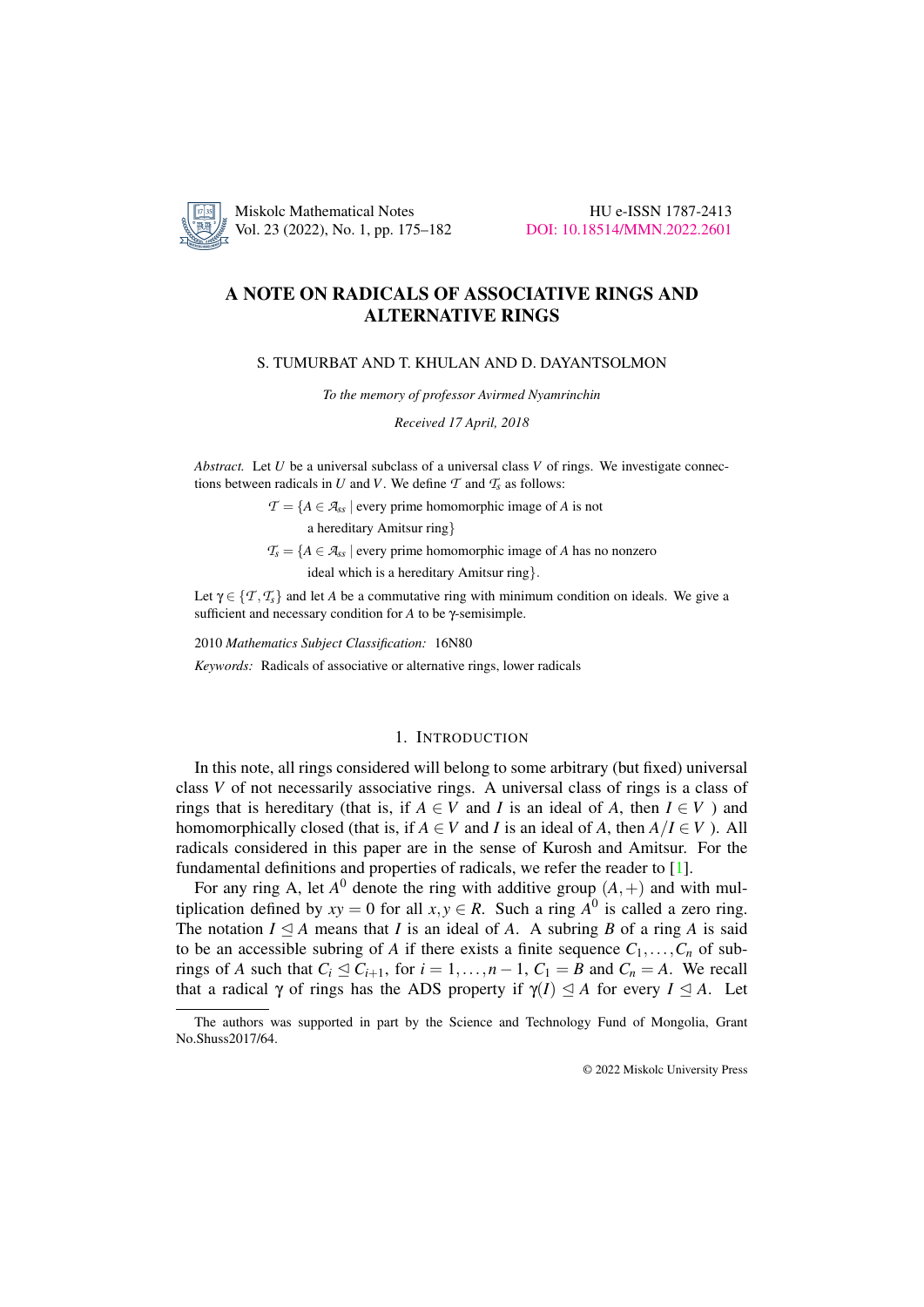$M$  be a subclass of the universal class  $V$ . If  $M$  determines an upper radical, let  $U_V(\mathcal{M}) = \{A \in V \mid A$  has no nonzero homomorphic image in  $\mathcal{M}\}$  that is, the upper radical generated by  $M$  in  $V$ . The lower radical in  $V$ , induced by the class  $M$ , is denoted by  $L_V(\mathcal{M})$ . For a radical  $\gamma$ , the semisimple class of  $\gamma$  in *V* is given by  $(S_V)\gamma = \{A \in V \mid \gamma(A) = 0\}.$ 

#### 2. GENERAL RINGS

In what follows, *U* denotes a universal subclass of the universal class *V*.

Proposition 1. *Let* γ *be a radical class in V . Then* γ∩*U is a radical class in U.*

*Proof.* Clear. □

<span id="page-1-1"></span>**Proposition 2.** *Let*  $\gamma$  *be a radical class in U. Then*  $\gamma = L_V(\gamma) \cap U$ .

*Proof.* It is clear that  $\gamma \subseteq L_V(\gamma) \cap U$ .

If the semisimple class  $(S_U)\gamma$  of  $\gamma$  is equal to 0, then  $\gamma = U$  and  $\gamma \supseteq L_V(\gamma) \cap U$ . Suppose  $(S_U)\gamma \neq 0$ . Then  $\mathcal{U}_V((S_U)\gamma) \supseteq L_V(\gamma) \supseteq L_V(\gamma) \cap U$ . If there exists a non-

zero ring  $A \in L_V(\gamma) \cap U$  with  $\gamma(A) = 0$ , then  $A \in (S_U)\gamma$  and we have  $A \in \mathcal{U}_V((S_U)\gamma) \cap U$  $(S_U)\gamma = 0$ . This leads to a contradiction, so  $\gamma \supseteq L_V(\gamma) \cap U$ 

Now let us consider the following condition in the universal class *V*. (*ADS*) : Every radical γ in *V* has the ADS property.

<span id="page-1-0"></span>**Theorem 1.** Let  $U \subseteq V$  be universal classes of rings with property (ADS) and let γ *be a radical in V . If for every ring A* ∈ γ*, there exists a nonzero accessible subring I*<sup>0</sup> *with I*<sup>0</sup> ∈ γ∩*U, then*  $L_V$ (γ∩*U*) = γ.

*Proof.* We put  $\gamma' = L_V(\gamma \cap U)$ .

It is clear that  $\gamma' \subseteq \gamma$ .

Let us suppose that  $0 \neq A \in \gamma \backslash \gamma'$ , then  $\overline{0} \neq \overline{A} = A/\gamma'(A)$  and  $\overline{A} \in \gamma$ . Hence by assumption there exits a nonzero accessible subring  $\overline{I_0} \leq \overline{I_1} \leq \overline{I_2} \leq \cdots \leq \overline{I_n} = \overline{A}$  such that  $\overline{I_0} \in \gamma \cap U$ . Therefore  $\gamma'(\overline{I_1}) \neq \overline{0}$  and by ADS property we have  $\gamma'(\overline{I_1}) \leq \overline{I_2}$ . Then by induction  $\gamma'(\bar{I}_n) \neq \bar{0}$ . Thus  $\gamma'(\bar{A}) \neq \bar{0}$ . But  $\gamma'(A/\gamma'(A)) = \bar{0}$ , which leads to a contradiction. Hence  $\gamma \subseteq \gamma'$ . □

#### 3. ASSOCIATIVE RINGS

In this section, all rings are associative not necessarily with a unity element. In [\[4\]](#page-6-1), we introduced (hereditary) Amitsur rings and also constructed radicals *T* and *T<sup>s</sup>* . A ring *A* is said to be a (hereditary) Amitsur ring if  $\gamma(A[x]) = (\gamma(A[x]) \cap A)[x]$ , for all (hereditary) radicals γ. Let us recall the definitions of *T* and *T<sup>s</sup>* .

If *Ass* denotes the class of all associative rings, then

*T* = {*A* ∈  $A$ <sub>*ss*</sub> | every prime homomorphic image of *A* is not a hereditary Amitsur ring}.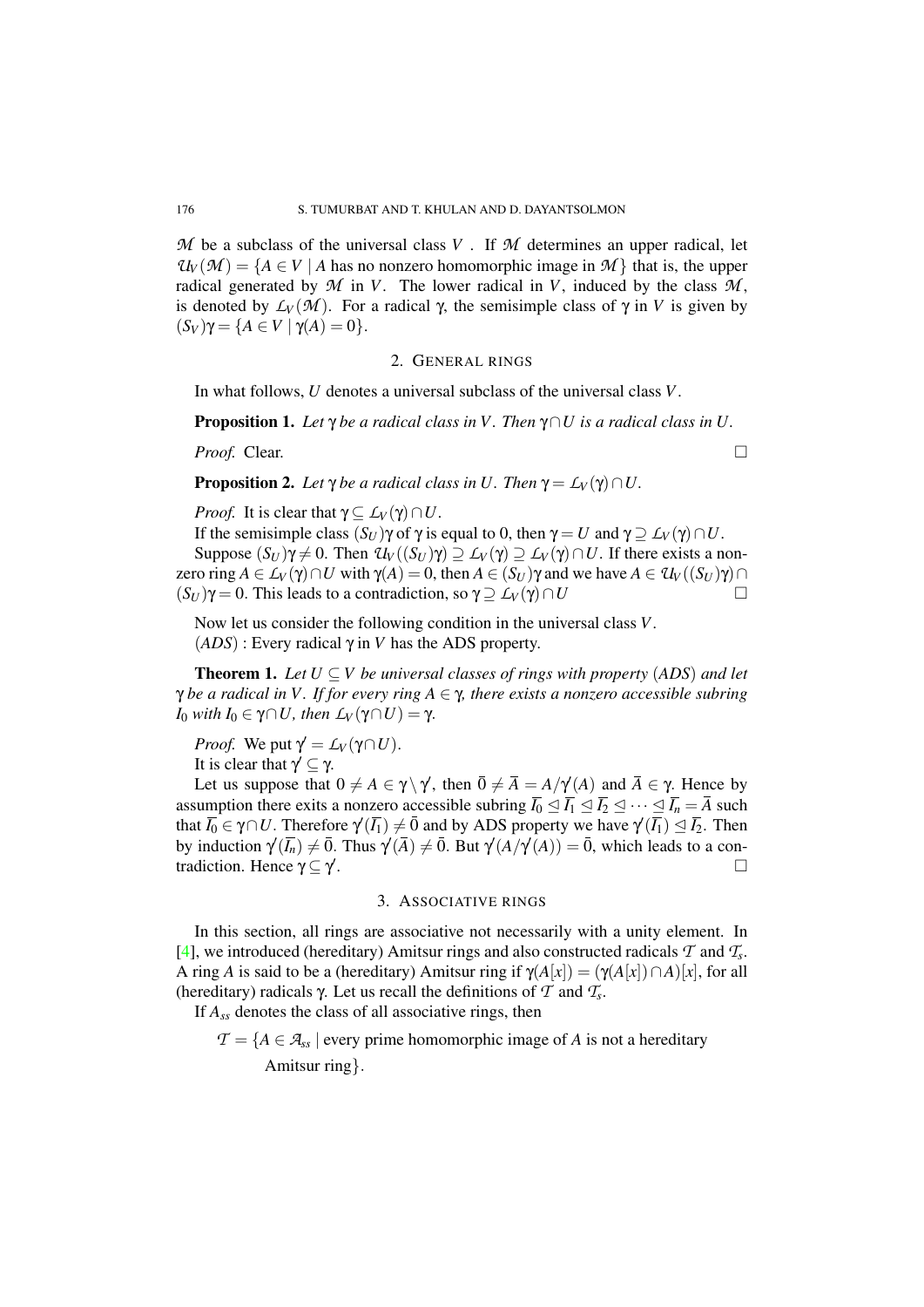$T_s = \{A \in \mathcal{A}_{ss} \mid \text{every prime homomorphic image of } A \text{ has no nonzero } \}$ 

ideal which is a hereditary Amitsur ring}.

Working in the class *A* of associative rings, we denote the semisimple class of a radical γ by *S*γ.

### <span id="page-2-0"></span>Proposition 3. *If F is a finite field, then F is not a hereditary Amitsur ring.*

*Proof.* Let *F* be a finite field and let us consider the class  $\{F\}$ . It is clear that  $\{F\}$ is a special class of rings. Therefore the upper radical  $\gamma = \mathcal{U}(\{F\})$  is a special radical class of rings. Hence  $\gamma$  is a hereditary radical class.

Also it is easy to check that  $\gamma(F[x])$  is the ideal of  $F[x]$ , generated by  $x^{p^n} - x$ , where  $p^n$  is the number of elements in *F*. So  $\gamma(F[x]) \subseteq xF[x]$ . Therefore  $\gamma(F[x]) \neq$  $(\gamma(F[x]) \cap F)[x]$ . Thus *F* is not a hereditary Amitsur ring.

<span id="page-2-1"></span>Proposition 4. *[\[4\]](#page-6-1) Let A be a ring without proper prime homomorphic images. If A is an infinite integral domain, then A is a hereditary Amitsur ring.*

<span id="page-2-3"></span>**Corollary 1.** Let 
$$
J = \left\{ \frac{2x}{2y+1} \mid x, y \in \mathbb{Z}, (2x, 2y+1) = 1 \right\}
$$
. Then *J* is a hereditary  
mixsur ring.

*Amitsur ring.*

<span id="page-2-5"></span>**Proposition 5.** *Let*  $\gamma \in \{T, T_s\}$  *and F be a field. Then* 

- (1)  $F \in S$  $\gamma$  *if and only if*  $F$  *is an infinite field.*
- (2)  $F \in \gamma$  *if and only if* F *is a finite field.*

*Proof.* It follows from Propositions [3](#page-2-0) and [4.](#page-2-1)  $\Box$ 

<span id="page-2-2"></span>**Proposition 6.** *For all simple rings A,*  $T(A) = T_s(A)$ .

*Proof.* If *A* is a simple ring, then *A* has no nonzero proper ideals and so it is obvious that *A*  $\in$  *T* if and only if *A*  $\in$  *T*<sub>s</sub>

Let us denote by *P* the class of all prime rings. Let  $(\eta, \xi)$  be a partition of simple rings. Let us consider the following class:

 $s(\xi) = \{A \in \mathcal{P} \mid A \text{ is subdirectly irreducible with heart } H(A) \in \xi\}$ 

We denote by  $\mathcal{L}_{sp} \eta$  the lower special radical generated by  $\eta$ .

<span id="page-2-4"></span>**Theorem 2.** *[\[5\]](#page-7-0)*  $L_{sp} \eta \subsetneq U(s(\xi))$ .

Let us put:

 $\eta_{\tau} = \{A \in \mathcal{T} \mid A \text{ is a simple ring}\}\$  $\xi_{\tau} = \{A \in S\mathcal{T} \mid A \text{ is a simple ring}\}\$  $\eta_{T_s} = \{A \in T_s \mid A \text{ is a simple ring}\}$  $\xi_{T_s} = \{ A \in ST_s \mid A \text{ is a simple ring} \}$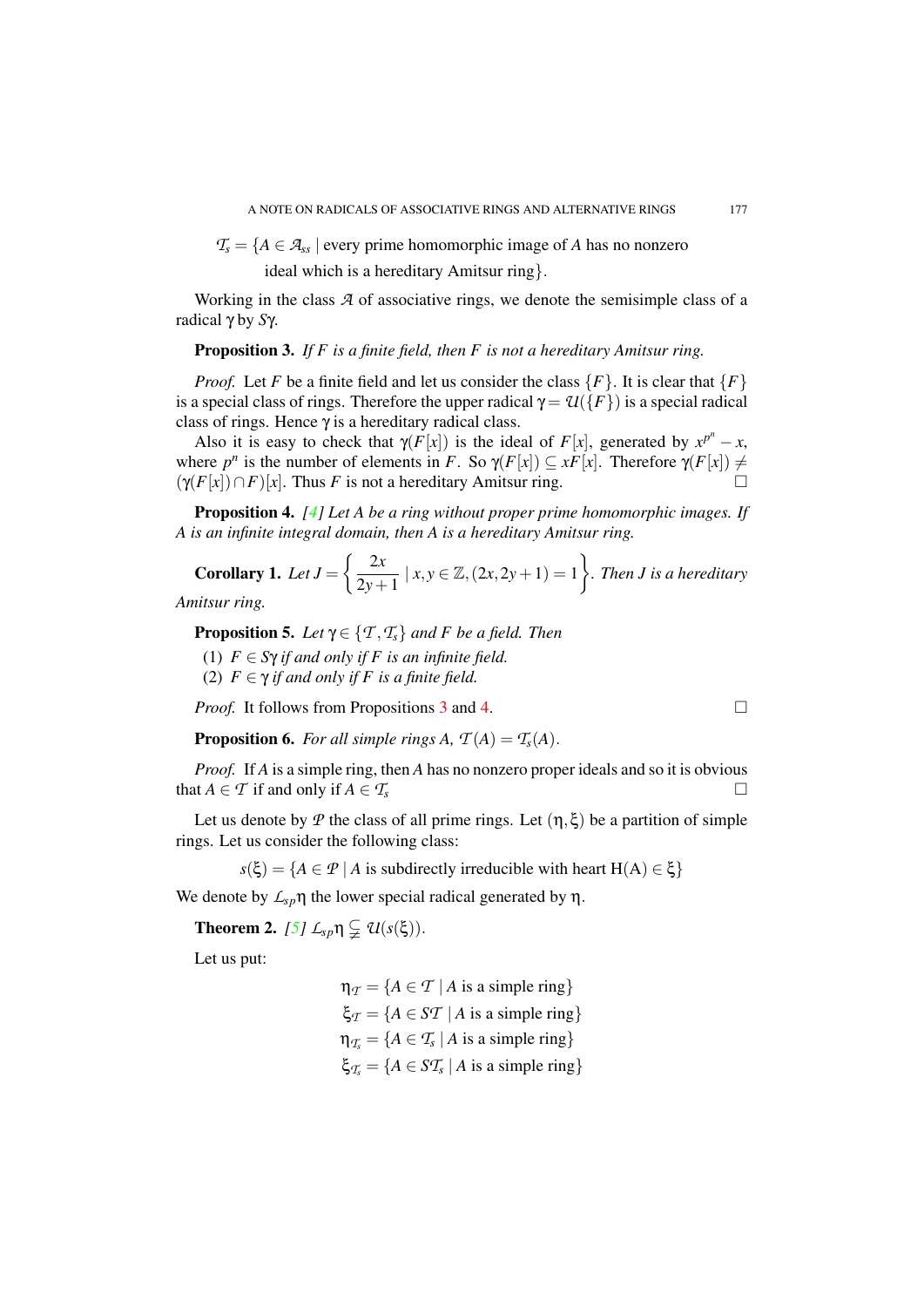**Corollary 2.**  $L_{sp}(\eta_{\mathcal{T}}) = L_{sp}(\eta_{\mathcal{T}_s}) \subseteq \mathcal{T}_s \subseteq \mathcal{T} \subsetneqq \mathcal{U}(s(\xi_{\mathcal{T}})) = \mathcal{U}(s(\xi_{\mathcal{T}_s})).$ 

*Proof.* By the notations above and Proposition [4](#page-2-1) and [6,](#page-2-2) we have  $L_{sp}(\eta_{T_s}) \subseteq T_s \subseteq$  $\mathcal{T} \subseteq \mathcal{U}(s(\xi_{\mathcal{T}})) = \mathcal{U}(s(\xi_{\mathcal{T}_s}))$ . Let *J* be the ring defined on Corollary [1.](#page-2-3) Then in a similar to the proof of the Theorem [2,](#page-2-4) we can show that  $J \notin \mathcal{T}$  and  $J \in \mathcal{U}(s(\xi_{\mathcal{T}_s}))$ . Thus  $\mathcal{T} \subsetneq \mathcal{U}(s(\xi_{\mathcal{T}_s}))$ . )).

Theorem 3. *Let A be a commutative ring, satisfying the minimum condition on ideals.* Let  $\gamma \in \{T, T_s\}$ . Then  $A \in S\gamma$  *if only if*  $A = F_1 \oplus F_2 \oplus \cdots \oplus F_n$ , where  $F_i$  is an *infinite field for any i,* 1 ≤ *i* ≤ *n*. *Moreover, this statement is true for any radical* γ  $\mathcal{L}_{\text{sp}}(\eta_{\mathcal{I}_s}) \subseteq \gamma \subseteq \mathcal{U}(\textbf{s}(\xi_{\mathcal{I}_s})).$ 

*Proof.* Let  $A \in S\gamma$ . Since A satisfies the minimum condition on ideals, there exists a non-zero minimal ideal  $I \subseteq A$ .  $A \in S\gamma$  implies that *A* is a semiprime ring. Therefore *I* is a prime simple ring. Since *A* is a commutative ring, *I* is a commutative ring. Hence  $aI = I$ , for every non-zero  $a \in I$ . Thus *I* is a field. It is well known that *I* is a direct summand of *A*. So we have  $A = I_1 \oplus A_1$ , where  $I = I_1$  and  $A_1 \in S\gamma$ . Also,  $A_1$ satisfies all the conditions of the theorem. Hence if we continue this procedure, then we have  $A = I_1 \oplus I_2 \oplus \cdots \oplus I_n \oplus \ldots$ 

Put

$$
J_1 = A,
$$
  
\n
$$
J_2 = I_2 \oplus \cdots \oplus I_n \oplus \cdots
$$
  
\n
$$
\vdots
$$
  
\n
$$
J_n = I_n \oplus \cdots \oplus I_{n+s} \cdots
$$

Then  $J_1 \supsetneq J_2 \supsetneq \cdots \supsetneq J_n \supsetneq \cdots$  and  $J_i \subseteq A$ , for each  $i = 1, 2, \ldots$ By assumption there exists  $n \in \mathbb{N}$ , such that

 $J_n = J_{n+1} = \cdots =$ .

It implies  $I_{n+1} = 0$ . Since  $I_i$ ,  $1 \le i \le n$ , is a field, we have

$$
A = F_1 \oplus \cdots \oplus F_n, \text{ where } I_i = F_i.
$$

Also  $A \in S\gamma$  and  $F_i \in S\gamma$ . Thus by Proposition [5,](#page-2-5) each  $F_i$  is an infinite field. Let  $A = F_1 \oplus \cdots \oplus F_n$ , where  $F_i$  is an infinite field. Then by Proposition [4](#page-2-1) each

 $F_i \in S\gamma$ . Thus  $A \in S\gamma$ .

We denote by  $A_{ss}$  all associative rings and by  $C_{ss}$  all commutative associative rings. It is clear that *Css* is a universal subclass of *Ass*.

*Remark* 1. It follows from Proposition 1 that  $T \cap C_{ss}$  and  $T_s \cap C_{ss}$  are radicals in *Css*.

<span id="page-3-0"></span>**Theorem 4.** Let  $\gamma \in \{T, T_s\}$  and A be a subdirectly irreducible semiprime ring. *Then A is*  $\sigma = \mathcal{L}_{A_{ss}}(\gamma \cap C_{ss})$ -semisimple if and only if A is not a finite field.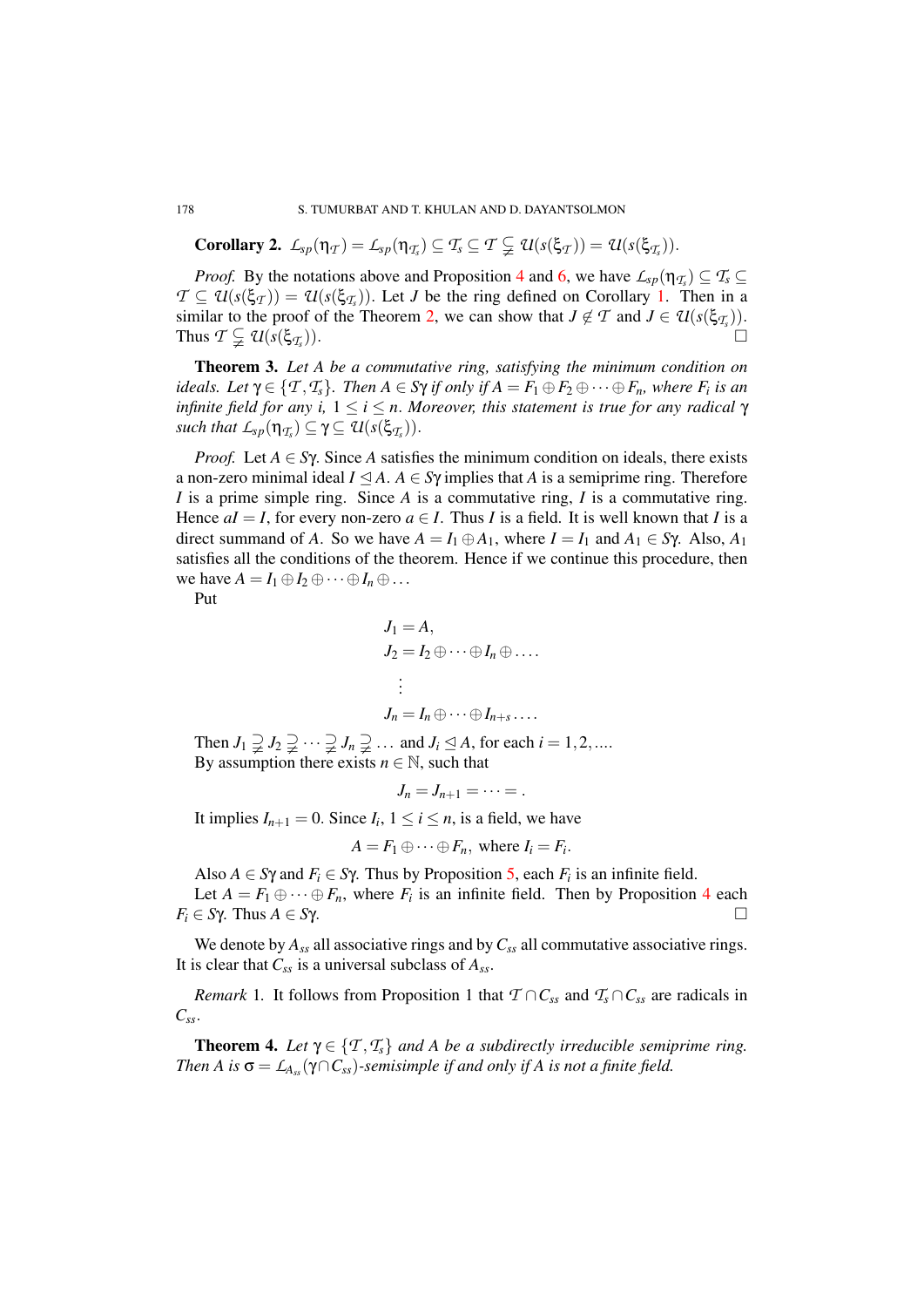*Proof.* It is easy to see that  $\sigma \subseteq \gamma$  and *A* is a prime ring. Suppose that *A* is not a finite field and not  $\sigma$ -semisimple. Therefore  $\sigma(A) \neq 0$  and  $\sigma(A) \leq A$ . It is clear that  $\sigma(A)$  is a subdirectly irreducible ring. Let  $H(\sigma(A))$  denote the heart of  $\sigma(A)$ . Since  $\sigma(A) \in \sigma$ , there exists a nonzero accessible subring *I*<sub>0</sub> of  $\sigma(A)$ , which is in γ∩*Css*. Since *A* is a prime ring *H*(σ(*A*)) ⊆ *I*0. This implies that *H*(σ(*A*) is a simple commutative ring. Therefore  $F = H(\sigma(A))$  is a field. It is easy to see that  $F = A$ . Thus by Proposition [6,](#page-2-2)  $F \in \mathcal{T}_{s} \cap C_{ss}$ . Then by Proposition [5,](#page-2-5) *A* is a finite field, which leads to a contradiction. Hence *A* is a σ-semisimple ring.

Suppose *A* is  $\sigma$ -semisimple and  $A = F$  is a finite field. Then again by Proposition  $5, A = F \in \gamma \cap C_{ss}$  $5, A = F \in \gamma \cap C_{ss}$ , which leads to a contradiction.  $\square$ 

A class  $\delta$  of rings is said to be a matrix-extensible class if for all natural numbers  $n, A \in \delta$  if and only if  $M_n(A) \in \delta$ , where  $M_n(A)$  is the  $n \times n$  matrix ring.

**Corollary 3.**  $\sigma = L_{A_{ss}}(\gamma \cap C_{ss})$  *is not a matrix-extensible class.* 

*Proof.* Let *F* be a finite field. Then  $F \in \gamma \cap C_{ss}$ . Thus, by Theorem [4,](#page-3-0)  $M_n(F)$  is a σ-semisimple class. □

For the next theorem we use the following notations:

β− Baer radical, *L*− Levitzki radical, *N* − Nil radical, *J*− Jacobson radical and *G*− Brown-McCoy radical. The notation  $\alpha$  η *r* means that  $\alpha$  and *r* are not comparable radicals.

# Theorem 5.

(i) 
$$
\beta = \mathcal{L}_{A_{ss}}(\beta \cap C_{ss});
$$

- $(iii)$   $\mathcal{L} \neq \mathcal{L}_{A_{ss}}(\mathcal{L} \cap C_{ss}) = \beta;$
- $(iii)$   $\mathcal{N} \neq L_{A_{ss}}(\mathcal{N} \cap C_{ss}) = \beta;$
- $(L_{A_{ss}}(f\cap C_{ss})\uparrow\uparrow \mathcal{N};$
- $(V)$   $\mathcal{L}_{A_{ss}}(\mathcal{G} \cap C_{ss}) \uparrow \uparrow \mathcal{K}.$

# *Proof.*

- (i) Let *A* be a ring in β. Then there exists a non-zero accessible subring *I* <sup>0</sup> of *A*, which is a zero ring. Hence  $I^0 \in \beta \cap C_{ss}$ . Thus by Theorem [1,](#page-1-0)  $\beta = \mathcal{L}_{A_{ss}}(\beta \cap C_{ss})$ *C*<sub>*ss*</sub>). Also, we know that β∩*C*<sub>*ss*</sub> = *L* ∩ *C*<sub>*ss*</sub> =  $\mathcal{N}$  ∩ *C*<sub>*ss*</sub>.
- (ii) and (iii) In [\[6\]](#page-7-1), E.I. Zelmanov constructed a ring *A*, which is locally nilpotent as well as prime. So  $\beta(A) = 0$  while  $\mathcal{L}(A) = A$ , which implies  $\beta \neq \mathcal{L}$ . Also, it is easy to see that  $β ⊆ L_{A_{ss}}(L ∩ C_{ss}) ⊆ L_{A_{ss}}(N(∩ C_{ss})$  and  $N(∩ C_{ss} ⊆ β$ . Thus  $β =$  $L_{A_{ss}}(L \cap C_{ss}) = L_{A_{ss}}(\mathcal{N} \cap C_{ss})$ . Also, it is easy to see that  $L_{A_{ss}}(\mathcal{N} \cap C_{ss}) \neq \mathcal{N}$ .
	- (iv) We shall show that  $L_{A_{ss}}(\mathcal{I} \cap C_{ss}) \nsubseteq \mathcal{N}$ . Let

$$
J = \{ \frac{2x}{2y+1} \mid x, y \in \mathbb{Z}, (2x, 2y+1) = 1 \}.
$$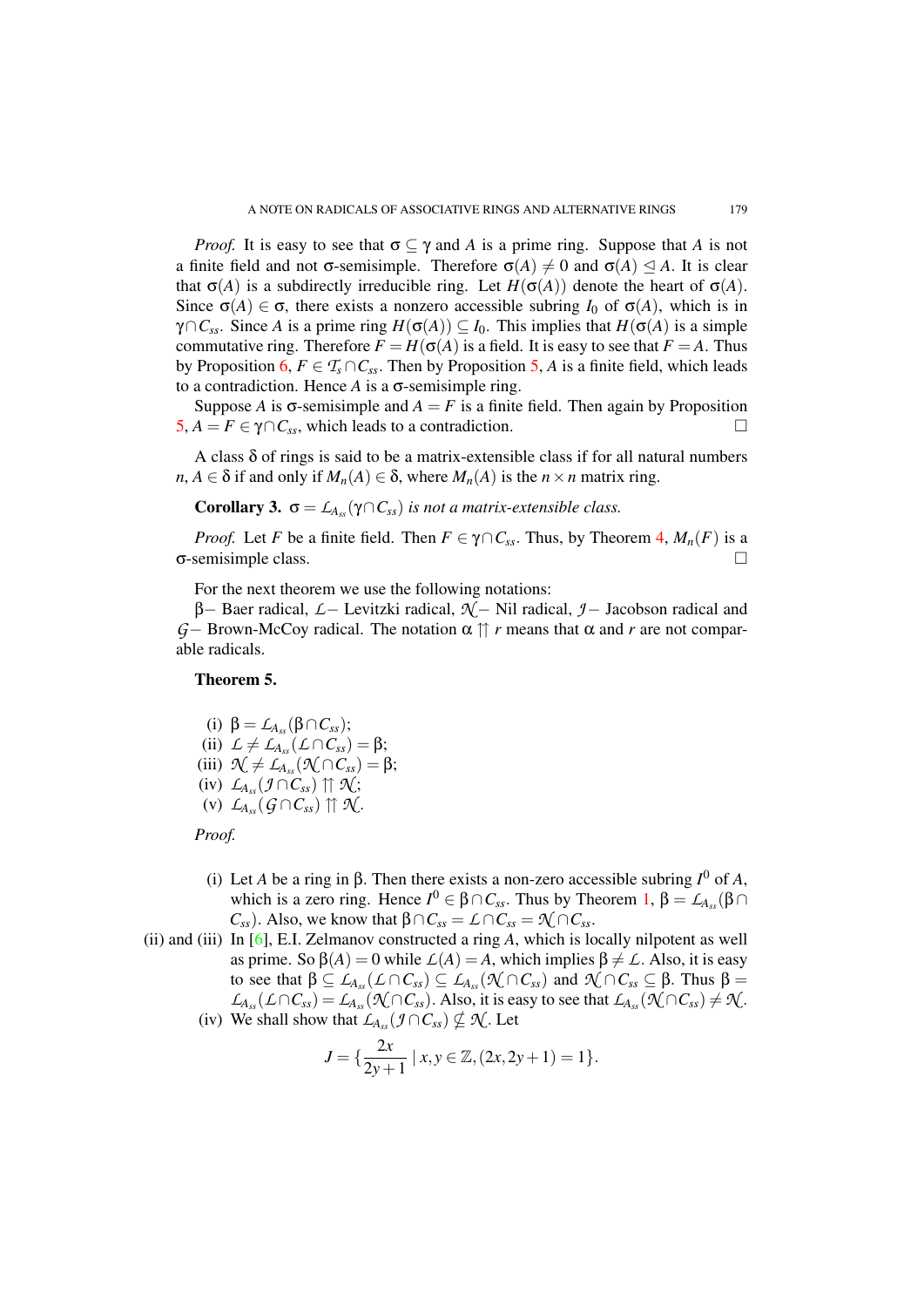Then we know that *J* is a commutative Jacobson radical ring. So  $J \in \mathcal{I} \cap C_{ss}$ , also *J* ∈ *L*<sub>*Ass*</sub> (*J* ∩ *C*<sub>*ss*</sub>). But *J* has no nonzero nilpotent elements. Thus *J* ∉  $\mathcal{N}$ . In [\[2\]](#page-6-2) A.Smoktunowicz proved that there exists a simple nil prime ring *A*. It is clear that  $A \notin L_{A_{ss}}(\mathcal{J} \cap C_{ss})$ . Thus  $\mathcal{N} \nsubseteq L_{A_{ss}}(\mathcal{J} \cap C_{ss})$ .

(v) It is clear.

 $\Box$ 

**Corollary 4.**  $\mathcal{I} \neq \mathcal{L}_{A_{ss}}(\mathcal{I} \cap C_{ss}) \neq \beta$  and  $\mathcal{G} \neq \mathcal{L}_{A_{ss}}(\mathcal{G} \cap C_{ss}) \neq \beta$ . **Corollary 5.** Let  $\gamma \in \{T, T_s\}$ . Then  $\beta \subsetneq L_{A_{ss}}(\gamma \cap C_{ss})$ . *Proof.* All zero rings and all finite fields are in  $\gamma \cap C_{ss}$ . Thus  $\beta \subsetneq L_{A_{ss}}(\gamma \cap C_{ss})$ . □

# 4. ALTERNATIVE RINGS

In this section all rings are alternative. An alternative rings is a ring in which multiplication need not be associative, only alternative, that is,  $x^2y = x(xy)$  and  $yx^2 =$  $(yx)x$ , for all  $x, y \in A$ . We denote the class of all alternative rings by Alt. Let M be a nonempty class of alternative rings and assume that *M* is homomorphically closed. Let us define  $M_1 = M$ . Assuming that  $M_\alpha$  has been defined for every ordinal number α such that 1 ≤ α < β, we define *M*<sup>β</sup> to be the class of all alternative rings *A* such that every nonzero homomorphic image of *A* contains a nonzero ideal *I*, which is in  $M_\alpha$  for some  $\alpha < \beta$ . It is clear that  $M_\alpha \leq M_\beta$  if  $\alpha \leq \beta$  and each class  $M_\alpha$  is homomorphically closed. Let  $\mathcal{L}_{Alt}(\mathcal{M}) = \cup_{\alpha} \mathcal{M}_{\alpha}$ . Then  $\mathcal{L}_{Alt}(\mathcal{M})$  determines a radical property and this is the smallest radical class containing  $M$  (see [\[6\]](#page-7-1)).

<span id="page-5-0"></span>Lemma 1 ([\[3\]](#page-6-3)). *If B is a nonzero accessible subring of an alternative ring A and if B is in M, then*  $\overline{B}$ *, the ideal of A generated by B, is in*  $\mathcal{M}_{q \cdot w_0}$ *, where*  $q$  *is finite and w*<sup>0</sup> *is the first infinite ordinal.*

<span id="page-5-1"></span>**Proposition 7.** An alternative ring A is in  $\gamma = L_{Alt}(\mathcal{M})$  if and only if every nonzero *homomorphic image of A of A contains a nonzero accessible subring B, such that B is in M* .

*Proof.* Suppose that *A* is not in  $\gamma$ . Then  $\overline{A} = A/\gamma(A) \neq \overline{0}$ . By assumption,  $\overline{A}$  contains a nonzero accessible subring *B* such that *B* is in  $M$ . From Lemma [1,](#page-5-0)  $\overline{B}$  is the ideal of  $\overline{A}$  generated by  $B$ , which is in  $\mathcal{M}_{q \cdot w_0}$ . Hence  $\overline{B}$  is a  $\gamma$ -radical ideal. Therefore  $\overline{0} = \gamma(A/\gamma(A)) = \gamma(\overline{A}) \neq \overline{0}$ , which leads to a contradiction. Let  $A \in \gamma$ . Then every nonzero homomorphic image  $\overline{A}$  of *A* is in γ. By Lemma 1 of [\[2\]](#page-6-2) and the proof of Theorem 3 of [\[3\]](#page-6-3),  $0 \neq \overline{A}$  contains a nonzero accessible subring  $\overline{B}$  such that  $\overline{B}$  is in  $M$  .

<span id="page-5-2"></span>**Theorem 6.** Let  $\gamma$  be a radical in Alt. Then  $\mathcal{L}_{Alt}(\gamma \cap A_{ss}) = \gamma$  if and only if every *nonzero ring*  $A \in \gamma$  *contains a nonzero accessible subring*  $B \in \gamma \cap A_{ss}$ .

*Proof.* It is well known that every radical γ in *Alt* has the ADS property. Thus the result follows from Theorem [1](#page-1-0) and Proposition [7.](#page-5-1)  $\Box$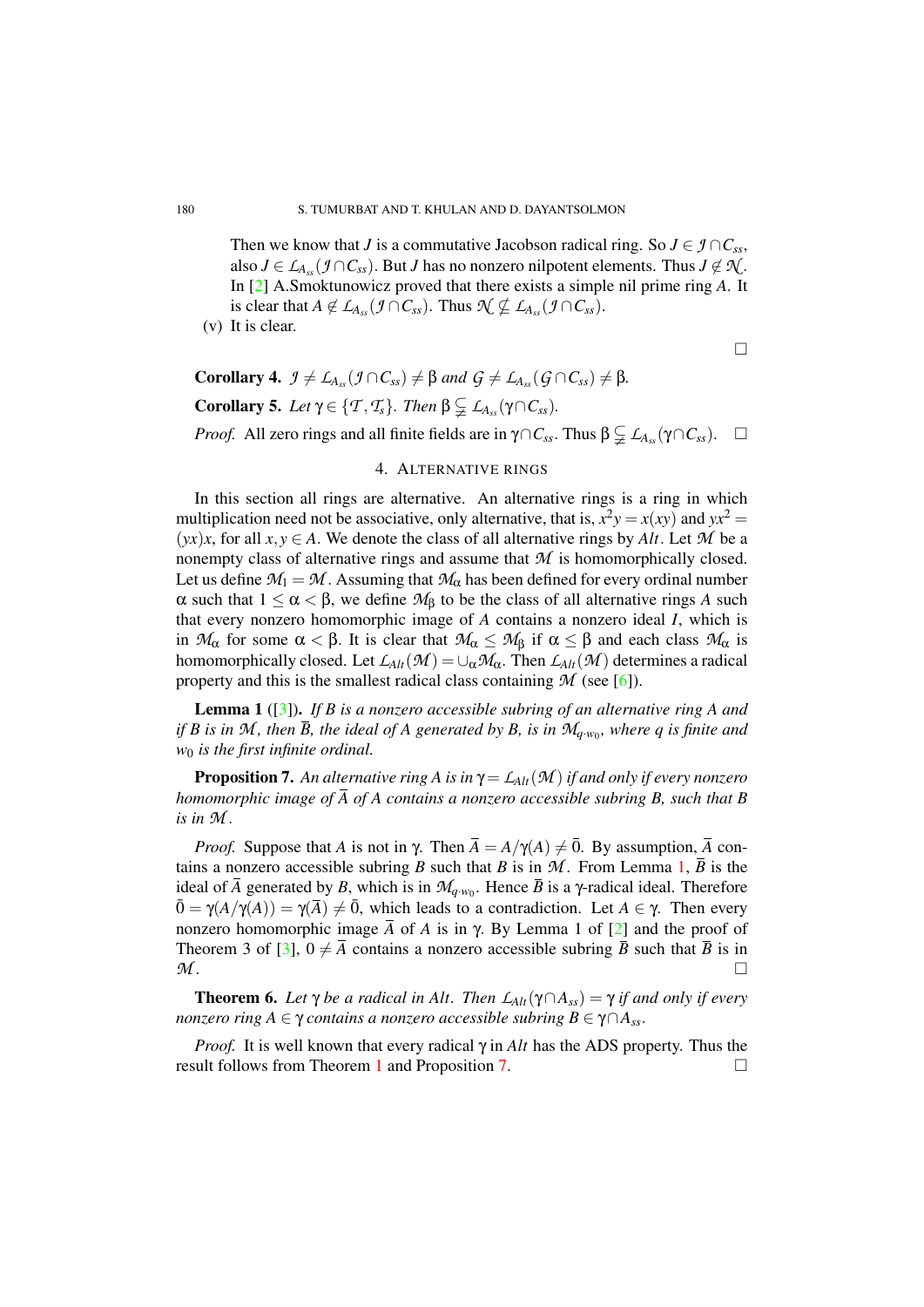<span id="page-6-5"></span>Corollary 6. *Let*  $\gamma$  *be a hereditary radical in Alt. Then*  $L_{Alt}(\gamma \cap A_{ss}) = \gamma$  *if and only if every nonzero ring*  $A \in \gamma$  *contains a nonzero associative accessible subring* B.

*Proof.* Let  $\gamma$  be a radical in *Alt* such that  $L_{Alt}(\gamma \cap A_{ss}) = \gamma$ . By Theorem [6,](#page-5-2) every nonzero ring *A* ∈  $\gamma$  contains a nonzero accessible subring *B* such that  $B \in \gamma \cap A_{ss}$ . Thus *B* is an associative ring.

Let *A* be a nonzero ring in  $\gamma$ . Then, by the assumption, there exists a nonzero associative accessible subring *B* such that  $B = B_1 \leq B_2 \leq \cdots \leq B_{n-1} \leq B_n = A$ . Since *γ* is a hereditary radical, *B<sub>n</sub>* ∈ γ. Also *B<sub>n−1</sub>* ∈ γ. . *B*<sub>1</sub> ∈ γ. Hence *B*<sub>1</sub> = *B* ∈ γ∩*A*<sub>*ss*</sub>. Therefore, by Theorem [6,](#page-5-2) we have  $\mathcal{L}_{Alt}(\gamma \cap A_{ss}) = \gamma$ .

Let us denote by *B* the Baer radical in *Alt*. We define a chain of subsets in a ring *A* by setting  $A^{(1)} = A^2, \ldots, A^{(n)} = (A^{(n-1)})^2$ . We recall that a ring *A* is solvable if  $A^{(n)} = 0$ , for some *n*. Also it is clear that  $A^{(n)} \leq A^{(n-1)}$ .

<span id="page-6-4"></span>*Remark* 2. From the definition of  $\mathcal{B}$  it is easy to prove that  $\mathcal{B}$  is generated by all solvable alternative rings. (see [\[6\]](#page-7-1)).

**Corollary 7.**  $\beta = \mathcal{B} \cap A_{ss}$  *and*  $L_{Alt}(\beta) = \mathcal{B}$ .

*Proof.* By Remark  $2 \beta \subseteq B$  $2 \beta \subseteq B$  and  $\beta \subseteq A_{ss}$ . Hence  $\beta \subseteq B \cap A_{ss}$ . It is easy to see that *B* ∩*A*<sub>*ss*</sub> ⊆ β. Hence β = *B* ∩*A*<sub>*ss*</sub>. By Theorem 9 of [\[6\]](#page-7-1) *B* is a hereditary radical. By Proposition [7](#page-5-1) and Remark [2,](#page-6-4) for every ring  $A \in \mathcal{B}$  there exists an accessible subring *B* of *A* such that *B* is a solvable ring, that is  $B^k = 0$  and  $B^{k-1} \neq 0$ . Since *B* is an accessible subring of *A*,  $B^{k-1}$  is an accessible subring of *A*. But  $B^{k-1}$  is a zero ring. Thus  $0 \neq B^{k-1} \in A_{ss}$ . By Corollary [6,](#page-6-5)  $\mathcal{L}_{Alt}(\beta) = \mathcal{B}$ , because  $\mathcal{B}$  is a hereditary radical.  $\square$ 

*Remark* 3*.*  $\mathcal{T} = \mathcal{T}_s$  if and only if  $\mathcal{L}_{Alt}(\mathcal{T}) = \mathcal{L}_{Alt}(\mathcal{T}_s)$ .

Indeed, by Proposition [2,](#page-1-1)  $\mathcal{T} = \mathcal{L}_{Alt}(\mathcal{T}) \cap A_{ss} = \mathcal{L}_{Alt}(\mathcal{T}_s) \cap A_{ss} = \mathcal{T}_s$ .

#### ACKNOWLEDGEMENT

The authors thanks to the referee for his/her valuable comments for improving this paper.

The second and third authors were supported in part by the Science and Technology Fund of Mongolia, Grant No.Shuss 2017/64

#### **REFERENCES**

- <span id="page-6-0"></span>[1] J. W. Gardner and R. Wiegandt, *Radical theory of rings.* New York, NY: Marcel Dekker, 2004, vol. 261, doi: [10.1201/9780203913352.](http://dx.doi.org/10.1201/9780203913352)
- <span id="page-6-2"></span>[2] A. Smoktunowicz, "A simple nil ring exists," *Commun. Algebra*, vol. 30, no. 1, pp. 27–59, 2002, doi: [10.1081/AGB-120006478.](http://dx.doi.org/10.1081/AGB-120006478)
- <span id="page-6-3"></span>[3] A. Suliński, R. Anderson, and N. Divinsky, "Lower radical properties for associative and alternative rings," *J. Lond. Math. Soc.*, vol. 41, pp. 417–424, 1966, doi: [10.1112/jlms/s1-41.1.417.](http://dx.doi.org/10.1112/jlms/s1-41.1.417)
- <span id="page-6-1"></span>[4] S. Tumurbat, "On Amitsur rings," *Quaest. Math.*, vol. 42, no. 5, pp. 665–672, 2019, doi: [10.2989/16073606.2018.1480542.](http://dx.doi.org/10.2989/16073606.2018.1480542)